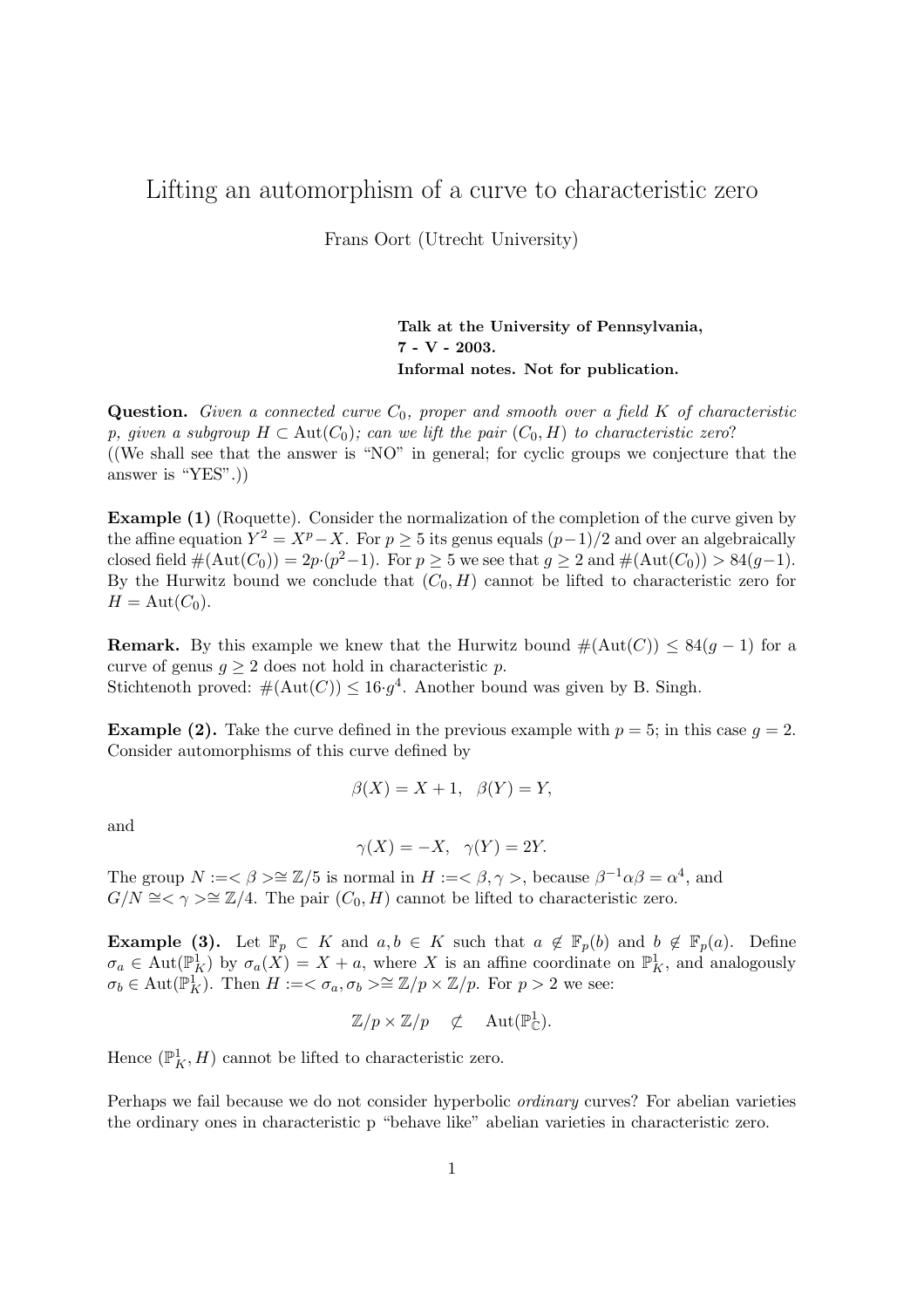**Definition.** An abelian variety A of dimension g over  $K \supset F_p$  is called *ordinary* if  $A[p](k) \cong$  $(\mathbb{Z}/p)^g$ . A curve is called *ordinary* if its Jacobian is ordinary.

**Example (4).** Here is an example of an *ordinary* curve and a subgroup of its automorphism group which cannot be lifted to characteristic zero. Let  $C_0$  be the normalization of the completion of the affine curve given by the equation  $(X^p - X)(Y^p - Y) = 1$ ; this is an ordinary curve with  $q = (p - 1)^2$  and  $\#(\text{Aut}(C_0)) = 2p^2(p - 1)$ . Let  $H = \text{Aut}(C_0)$ . Note:

$$
p \ge 41 \quad \Rightarrow \quad \#(\text{Aut}(C_0)) > 84(g-1).
$$

Hence for p large, the pair  $(C_0, H)$  cannot be lifted to characteristic zero.

What can be said about liftability of  $(C_0, \text{Aut}(C_0))$  to characteristic zero with  $C_0$  as in the previous example, and p some small prime number ? Probably none of these curves with their full group of automorphisms can be lifted to characteristic zero.

Nakajima proved: for an ordinary curve of genus  $g \geq 2$  we have  $\#(\text{Aut}(C)) \leq 84(g-1)g$ .

**Remark (5).** Drinfeld modular curves are ordinary, and for high level the Hurwitz bound is violated; these give examples of ordinary curves which cannot be lifted with their automorphism group to characteristic zero.

**Question** (Katz). *Given an ordinary curve*  $C_0$ *; consider its Jacobian* Jac( $C_0$ ) = (J<sub>0</sub>,  $\lambda_0$ )*, which is an ordinary abelian variety. Let* (J, λ) *be the canonical lift in the sense of Serre and Tate. Is* (J, λ) *a Jacobian*?

The answer is "NO" in general, as was proved by Dwork - Ogus, by Oort - Sekiguchi, by De Jong - Moonen - Oort. By (4) and (5) we also see that the answer is "NO" in general.

**Remark.** It was proved by Garuti that for a curve  $C_0$  and a subgroup  $H \subset Aut(C_0)$  there exists a singular model  $C'_0$  (cusps in the point of wild ramification) such that the pair  $(C'_0, H)$ <br>can be lifted to characteristic gare (actually the result is strenger) can be lifted to characteristic zero (actually the result is stronger).

**Conjecture** (FO, 1985). Suppose given a connected curve  $C_0$ , proper and smooth over a field K of characteristic p of genus  $g > 1$ ; let  $\beta \in Aut(C_0)$ ; we expect:

*the pair*  $(C_0, G = \langle \beta \rangle)$  *can be lifted to characteristic zero* (?)

Particular cases which are proved:

**Tame ramification.** Grothendieck showed that a covering of curves which is tamely ramified (i.e. p does not divide any of the ramification indices) can be lifted to charactersitic zero.

**Inertia of order** p. By Sekiguchi - Oort - Suwa this conjecture is true if  $p^2$  does not divide the order of  $\beta$ .

**Inertia of order**  $p^2$ . By Green - Matignon this conjecture is true is  $p^3$  does not divide the order of  $\beta$ .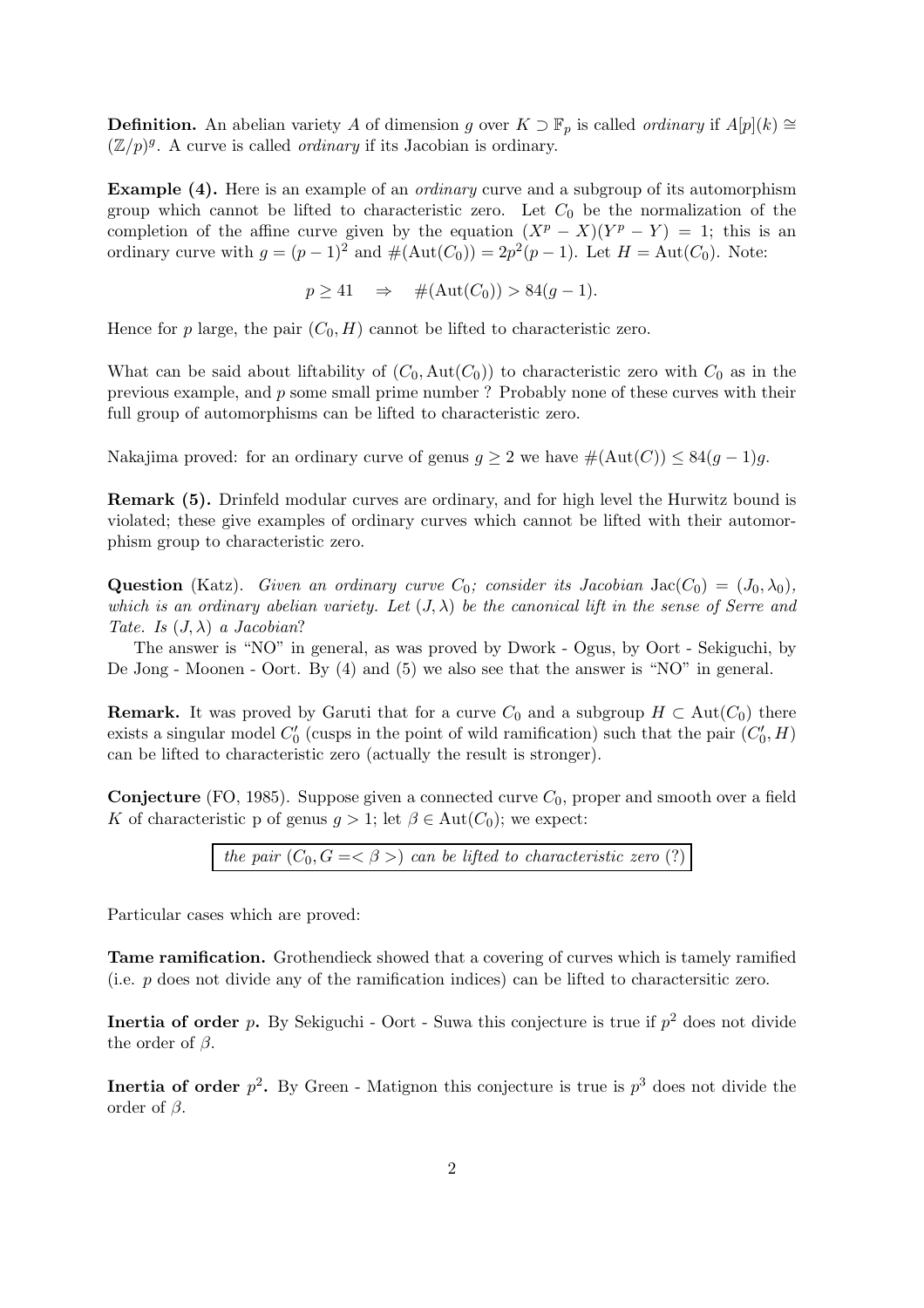**The global - local principle.** For abelian coverings see Sekiguchi - Oort - Suwa, for arbitrary covers see Bertin - M´ezard in order to conclude: *if for a Galois cover in characteristic* p *we can lift all germs (plus inertia-group) of the covering to characteristic zero, it follows that the covering can be lifted to characteristic zero*. Hence in order to prove the conjecture it suffices to show liftability of  $\Gamma_0 \to \Gamma_0/(\mathbb{Z}/p^n)$  for every n, where  $\Gamma_0$  is a germ of a smooth curve in characteristic p. At this moment this seems to be an open problem.

## **References**

- [1] J. Bertin & A. Mézard *Déformations formelles des revêtements sauvagement ramifiés de courbes alg´ebriques.* Invent. Math. **141** (2000), 195 - 238.
- [2] G. Cornelissen & F. Kato *Equivariant deformations of Mumford curves and of ordinary curves in positive characteristic.* Duke Math. Journ. **116** (2003), 431 - 470.
- [3] B. Dwork & A. Ogus *Canonical liftings of Jacobians.* Compos. Math. **58** (1986), 111 131.
- [4] M. Garuti *Prolongements de revˆetements geloisiens en g´eom´etrie rigide.* Compos. Math. **104** (1996), 305 - 331.
- [5] B. Green & M. Matignon *Lifting of Galois covers of smooth curves.* Compos. Math. **113** (1998), 239 - 274.
- [6] A. Hurwitz *Uber die algebraische Gebilde mit eindeutigen Transformationen in sich. ¨* Math. Ann. **41** (1893), 403 - 442.
- [7] S. Nakajima *p-ranks and automorphism groups of algebraic curves.* Trans.AMS **303** (1987), 595 - 607
- [8] F. Oort *Lifting algebraic curves, abelian varieties and their endomorphisms to characteristic zero.* Algebraic Geometry, Bowdoin 1985 (Ed. S. J. Bloch). Proceed. Sympos. Pure Math. **46** Part 2, AMS 1987; pp. 165 -195.
- [9] F. Oort & T. Sekiguchi *The canonical lifting of an ordinary jacobian variety need not be a jacobian variety.* Journ. Math. Soc. Japan **38** (1986), 427 - 437.
- [10] F. Oort *Some questions in algebraic geometry,* preliminary version. Manuscript, June 1995.
- [11] F. Oort *Canonical liftings and dense sets of CM-points.* In: Arithmetic Geometry, Cortona, Italy October 1994 (ed. F. Catanese). Ist. Naz. Alta Mat. F. Severi 1997, Cambridge Univ. Press; pp. 228 - 234.
- [12] P. Roquette *Absch¨atzung der Automorphismenzahl von Funktionenk¨orpern bei Primazahlcharaktersitik.* Math. Zeitschr. **117** (1970), 157 - 163.
- [13] T. Sekiguchi, F. Oort & N. Suwa *On the deformation of Artin-Schreier to Kummer.* Ann. Sc. Ec. Norm. Sup. 4.Serie **22** (1989), 345 - 375.
- [14] T. Sekiguchi & F. Oort *On the deformation of Witt groups to tori.* Algebraic and topological theories - to the memory of Dr. Takehiko Miyata (Ed. M. Nagata et al). Kinokuniya Cy Tokyo, Japan 1986; pp. 283 - 298.